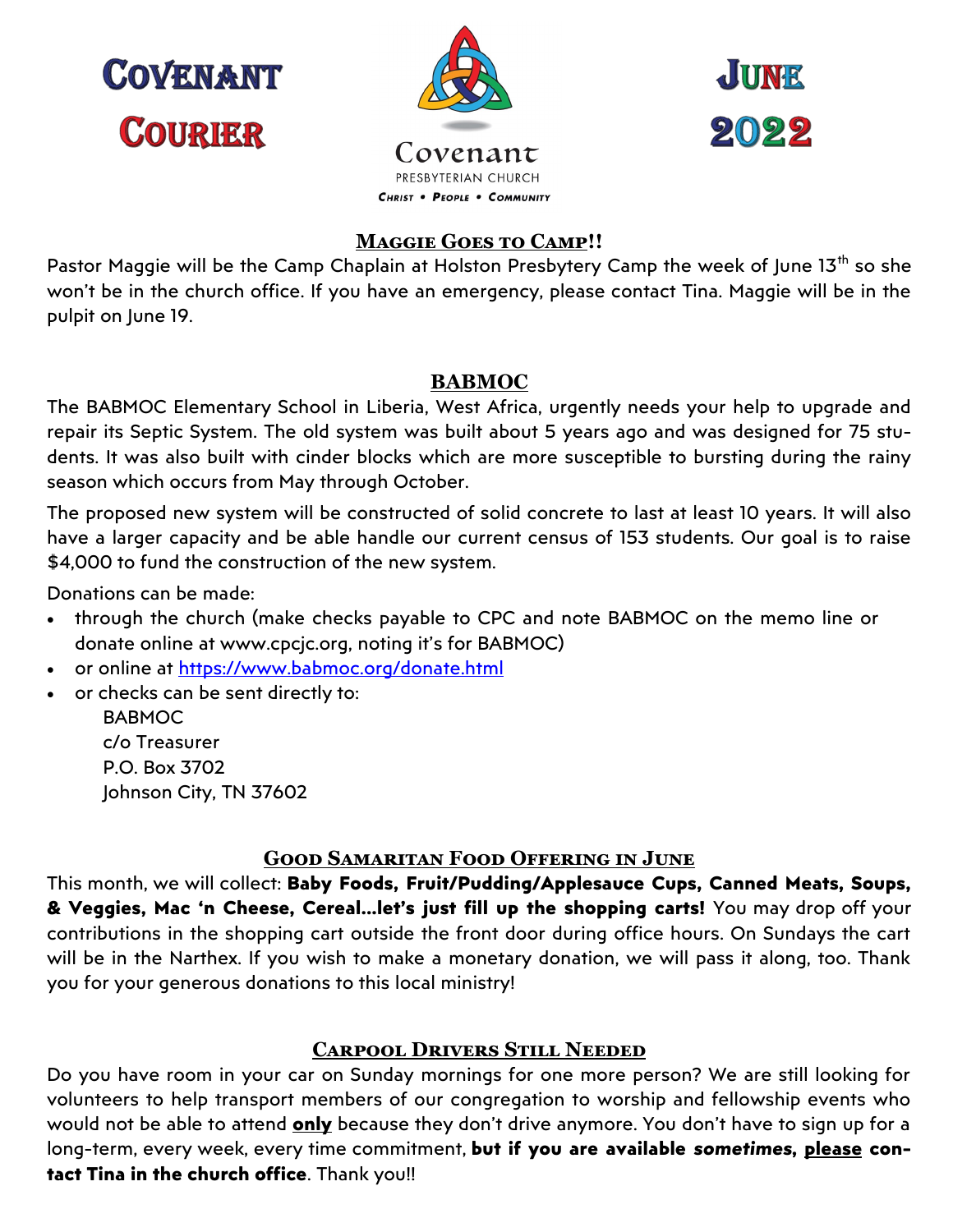# **Black/White Dialogue—Monday, June 13, 2022 on Zoom**

On Monday, June 13, from 6-8 PM, the Black/White Dialogue Zoom meeting will feature Dr. Carrie Russell, Assistant Dean of Undergraduate Education, College of Arts & Sciences, Principal Senior Lecturer, and Director of Pre-Law Advising at Vanderbilt University.

Dr. Russell will base her discussion on her PhD dissertation, "Reckoning with a Violent and Lawless Past: A Study of Race, Violence and Reconciliation in Tennessee."

Dr. Russell earned her Bachelor's degree from Rhodes College in Memphis, her law degree from the University of Tennessee College of Law and her PhD from Vanderbilt University. She has served Vanderbilt in the roles of Program Director for the Center for the Study of Democratic Institutions, Pre-major Academic Adviser for the College of Arts and Science and is currently the Director of Undergraduate Studies for the Department of Political Science. Carrie serves as a Vanderbilt Visions leader, faculty adviser for the Undergraduate Political Science Association and the Vanderbilt prelaw society and teaches Public Law and Public Policy courses as a Senior Lecturer. Carrie's research interests include Public Law, Judicial Politics and Race and Public Policy. Before earning her PhD from Vanderbilt, Carrie worked as a Judicial Clerk for Davidson County Tennessee's Twentieth Judicial District.

*Please email Ed Wolff at bbwolff1937@gmail.com for your Zoom invitation.*

**BWD Purpose:** Black/White Dialogue has been created to assist in our communication efforts to share stories, information, joys, and concerns about our ability to come together as a people desiring community, understanding, respect, and support for one another.





## **Summer Fun!!**

Mark your calendars! There will be a **Church-Wide Picnic and Pool Party** on Saturday, July 30 at 6:00 PM at Betsy Moakler's clubhouse. (103 Sugarmill Drive, Johnson City, TN. 37604)

Look for details in upcoming bulletins and the July newsletter.

# **MOM POWER UPDATE**

Mom Power continues at Covenant through June 29. Thank you to all of the volunteers who are cooking meals, hosting, providing transportation, and providing childcare. The Mom Power Team feels very welcome at Covenant and is grateful to be able to provide the mothers and children with the experience they envision.

#### **Class of 2022**

Betsy Moakler, Cong. Life Anne Smith, Christian Ed./Worship David L. Wood Tony Madden, Property

# **Elders of Covenant (Session)**

**Class of 2023** Kathi Cary, Worship Lauri Zembower, Admin/Budget

#### **Clerk of Session:**

Mary O'Keeffe

#### **Class of 2024**

Cynthia Erdei, Cong. Life Stacy Larsen, Cong. Life Ron Smith, Communications/ **Outreach**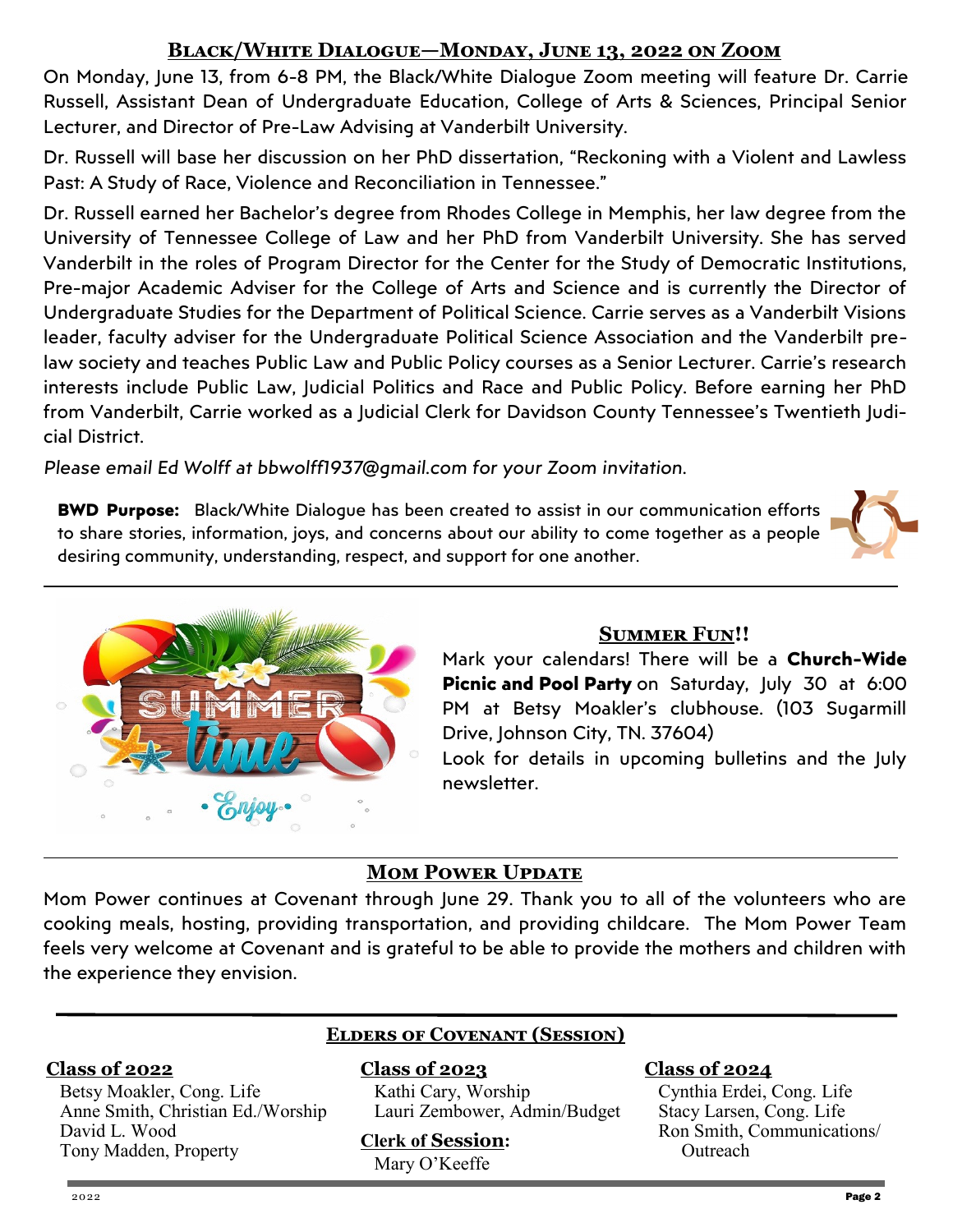## **Prayer Concerns**

Jim & Norma Starr and Keaton & Kaden Honeycutt David & Julie Wood's family Tristan Wood, the Wood's daughter-in-law Annette Mullins, Holly Bland's mother BJ King's sister, Mary Lynn Pat Smith's mother, Betty Sharon Fuhrman Rosemary Whitson's sister, Marshia Adams, and her niece Pat Zembower, Christian's mom Ron Smith's sister, Rhonda and her husband Joe Pat and Vickie Koppel, friends of Don & Patti Coble Steve Jones, friend of Sharon Fuhrman Sarah Campbell, Sharon Fuhrman's granddaughter All those affected by gun violence. All those in our community affected by Covid-19. The people of Ukraine, its neighbors, and the innocent people of Russia.



*Join us in continually lifting up in prayer our mission co-workers:* Bob & Kristi Rice: South Sudan  $\mathbf{\hat{\tau}}$  The Adams Maldonado Family: Frontera de Cristo *and these Covenant ministry partners:*

UKirk ETSU (Pres. Campus Ministry)  $\mathbf{\hat{\Psi}}$  Holston Presbytery Camp  $\mathbf{\hat{\Psi}}$  LatinX Ministry The River **† BABMOC** 

> **DONATE** ONLINE



898

**The congregation expresses its deepest sympathy to:**

Jim & Norma Starr in the death of their daughter, Traci Starr Honeycutt, on June 4, 2022.

Julie Wood and her family in the death of her father, Don Wolf, on May 30, 2022.

## **ONLINE GIVING**

Did you know that you can make your contributions to the church online? Besides online giving or dropping off or mailing a check, it is also easy (and free) to set up automatic payments through your banking institution or online BillPay. Thank you for continuing to support the work of Covenant Presbyterian Church. If you have any questions, please contact Tina in the church office.

**March Treasurer's Report Income to General Fund March Actual \*\*\$12,736.13 vs. Budgeted \$17,892.00 Expenses from General Fund March Actual \$16,253.00 vs. Budgeted \$17,892.00 Year to Date Income General Fund Actual \$ \*\*80,443.09 vs. Budgeted \$71,568.00 Year to Date Expenses from General Fund Actual \$67,157.95 vs. Budgeted \$71,568.00 The 5-Cents a Meal Offering for April was \$30.00. \*\*includes pre-paid pledges from 2021 and applied to 2022.**